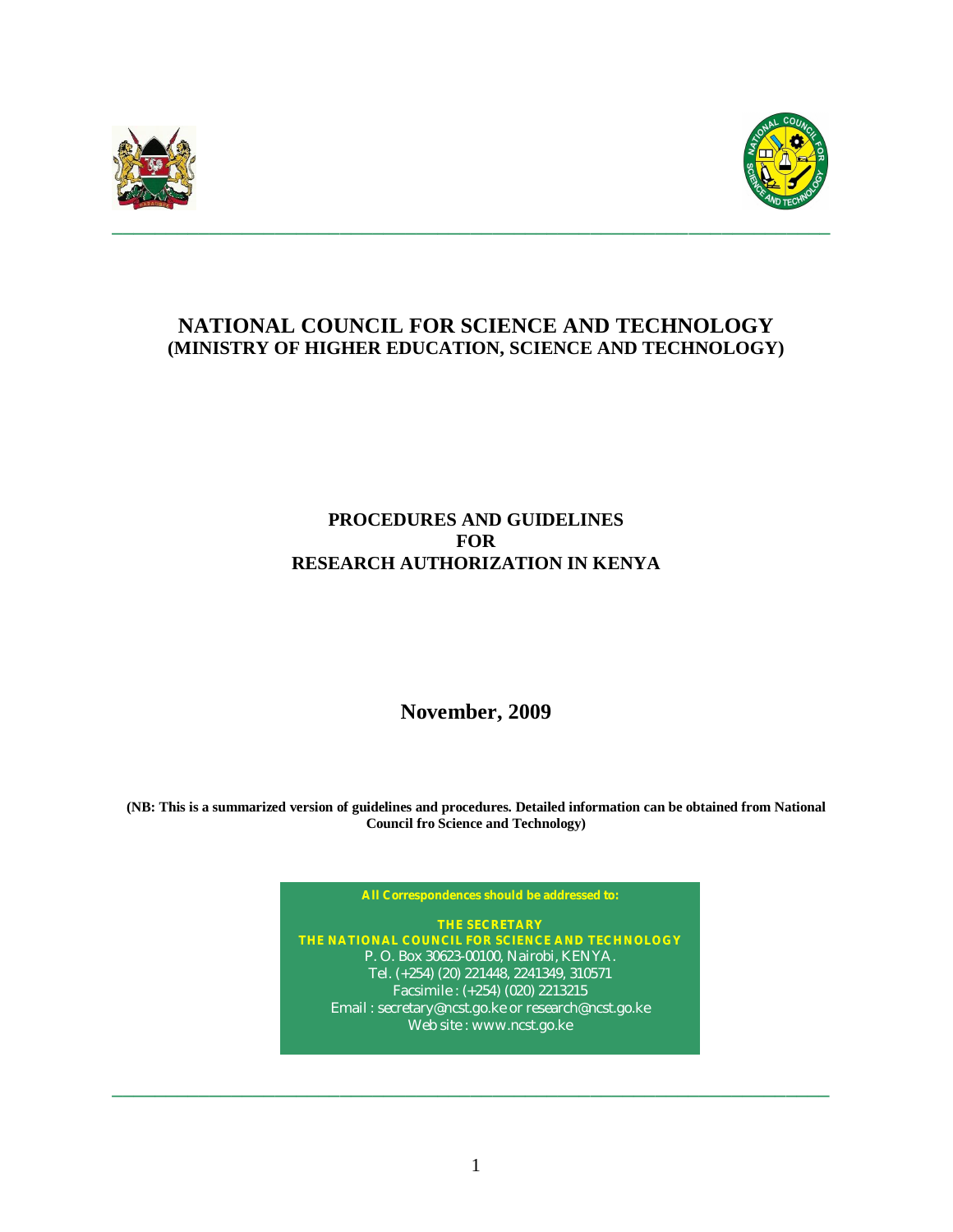#### **1: INTRODUCTION**

Research clearance and authorization process was instituted in Kenya in 1966 and that all research work in the country can be conducted only on issuance of a Research Permit from the National Council for Science and Technology (NCST). NCST is a Semi Autonomous Government Agency established on 1st July 1977, by the Science and Technology Act (Cap 250) of the Laws of Kenya, and is mandated to coordinate, promote and advise on national matters of Science, Technology and Innovation in the country.

#### **2: DEFINATION OF RESEARCH**

Research is defined as any creative systematic activity undertaken to increase the stock of scientific and technical knowledge and to devise new applications and includes fundamental research, applied research in such fields as agriculture, medicine, natural and physical sciences etc; and experimental development work leading to new devices, products or processes.

For purposes of research clearance in Kenya, this also includes general purpose data collection, bioprospecting as well as geological and genetic resources surveys. In the social sciences, it includes activities of a research nature related to the solution of economic or social problems and routine data collection activities such as routine statistical surveys, censuses, market studies and general purpose interviews.

#### **3: OBJECTIVES OF RESEARCH PERMIT**

To examine research proposals and to make sure that permits are issued to projects, which are in the interest of the Government and people of Kenya; and to facilitate access to data from public institutions and officials as well as other sources. The purpose for affiliation to Kenyan public institutions places the researcher in contact with facilities and experts highly knowledgeable on Kenyan conditions and sources of data. These are enormous advantages, which make the tasks of the researcher considerably easier. Therefore research clearance in Kenya is to be seen both as a screening as well as a facilitating mechanism for research.

#### **4: WHO SHOULD APPLY**

The following are to apply:-

- All Non-Kenyans intending to do research in Kenya.
- Foreign students intending to come for study tours or undergraduate students coming for a short duration.
- All Kenyans who are studying abroad and intend to do research in the country.
- Private institutions either Kenyan or Non-Kenyan intending to do research in the country.
- All Kenyans except employees of Government Research Institutions/ Ministries /Departments who are required to do research as part of their duties or have a Standing Research Clearance.
- In all cases where the research involves acquiring information/data from the country or public and Government organizations.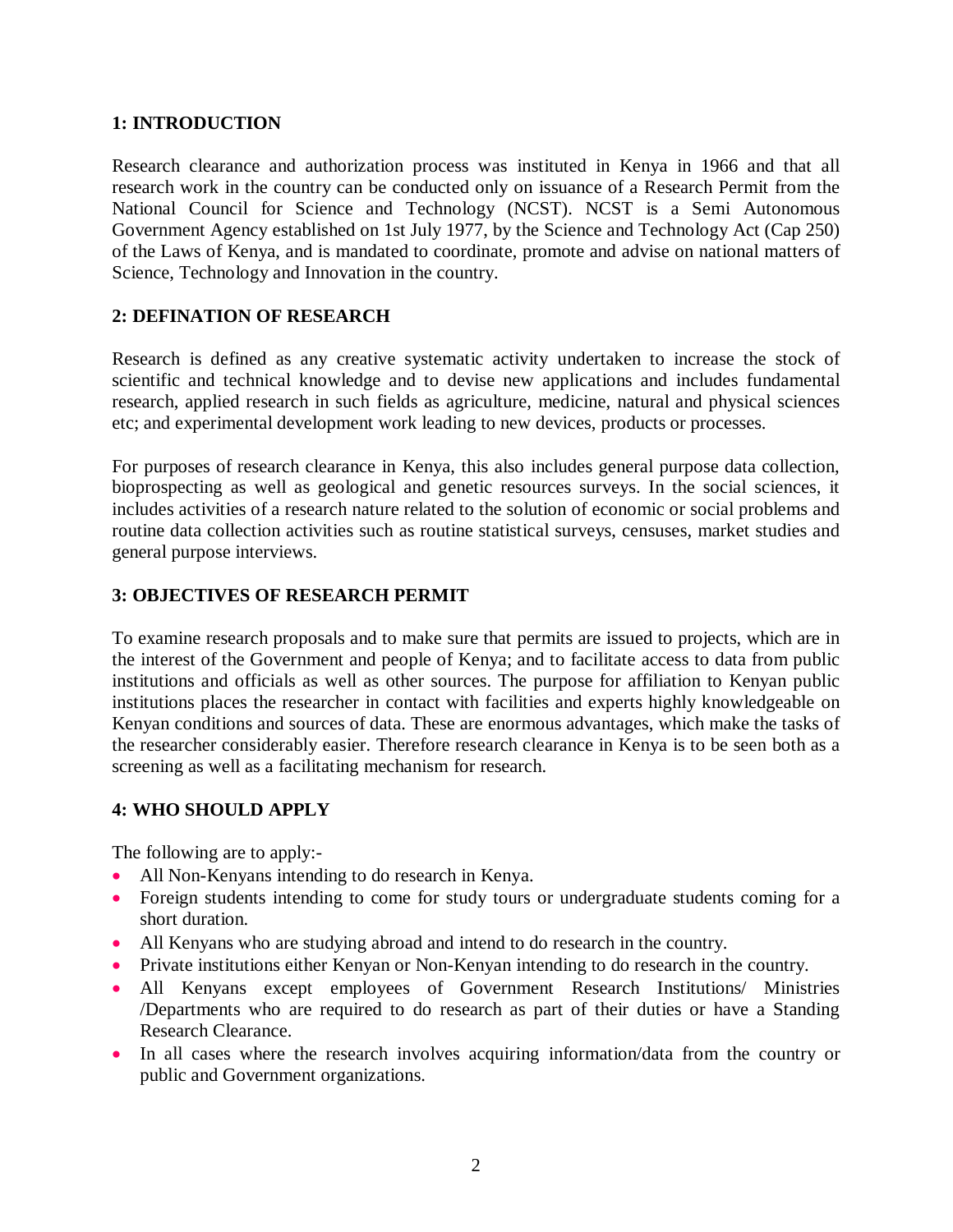#### **5: ISSUE OF RESEARCH PERMIT**

Research Permit will be issued in the name of the applicant who is the project leader, or the expedition leader or the leader of the institution in the case of Standing Research Clearance. It is must that each researcher pays appropriate fee and for each permit the number of researcher for institutional/company permit should not exceed three researchers per permit. The holder of the research permit will be held responsible for making sure that the regulations governing the permit are observed.

#### **6: RESEARCH AUTHORIZATION PROCESS**

The process involves the following steps:-

**Step 1:** Complete appropriate application form that can be downloaded from the website: www. ncst.go.ke

**Step 2:** Submit the fully furnished application form together with appropriate non-refundable fee and necessary documents to the National Council for Science and Technology office in Utalii House, Nairobi, Kenya.

**Step 3:** Application forms received by the Research Coordination Division which will forward to relevant experts of the scheduled sciences for assessment and advice.

**Step 4:** Research Coordination Division on receipt of the comments of the relevant science schedule will deal appropriately by issuing Research Permit or inform applicant, in case a further information are required.

**Step 5:** on completion and finalization of research work the researcher must submit two copies of research reports to NCST. No Research Permit will be issued for subsequent research work if the reports of previous research work were not submitted.

(*NB: see below for other requirements on ethical approval, materials transfer, standing research clearance, protected areas and affiliation institutions*).

#### **7: APPLICATION FEE STRUCTURE**

| Current research application fee structure is:- |                             |
|-------------------------------------------------|-----------------------------|
| a) Kenya Citizens and Institutions              |                             |
| Student/Attachment/Undergraduate/Diploma        | <b>Ksh.100</b>              |
| Research (Academic) Masters                     | Ksh.1,000                   |
| Research (Academic) PhD                         | Ksh.2,000                   |
| Research (Individual/Post Doctoral)             | Ksh.5,000                   |
| Research (Public Institutions)                  | Ksh.10,000                  |
| Research (Private Institutions/Companies)       | Ksh.20,000                  |
| Extensions                                      | Half of the rate concerned. |

| Student Attachment/Undergraduate/Diploma | <b>US\$150</b> |
|------------------------------------------|----------------|
| Research (Academic) Masters              | <b>US\$350</b> |
| Research (Academic) PhD                  | <b>US\$400</b> |
| Research (Individual/Post-Doctoral)      | <b>US\$500</b> |
| Research (Institution)                   | US\$1,000      |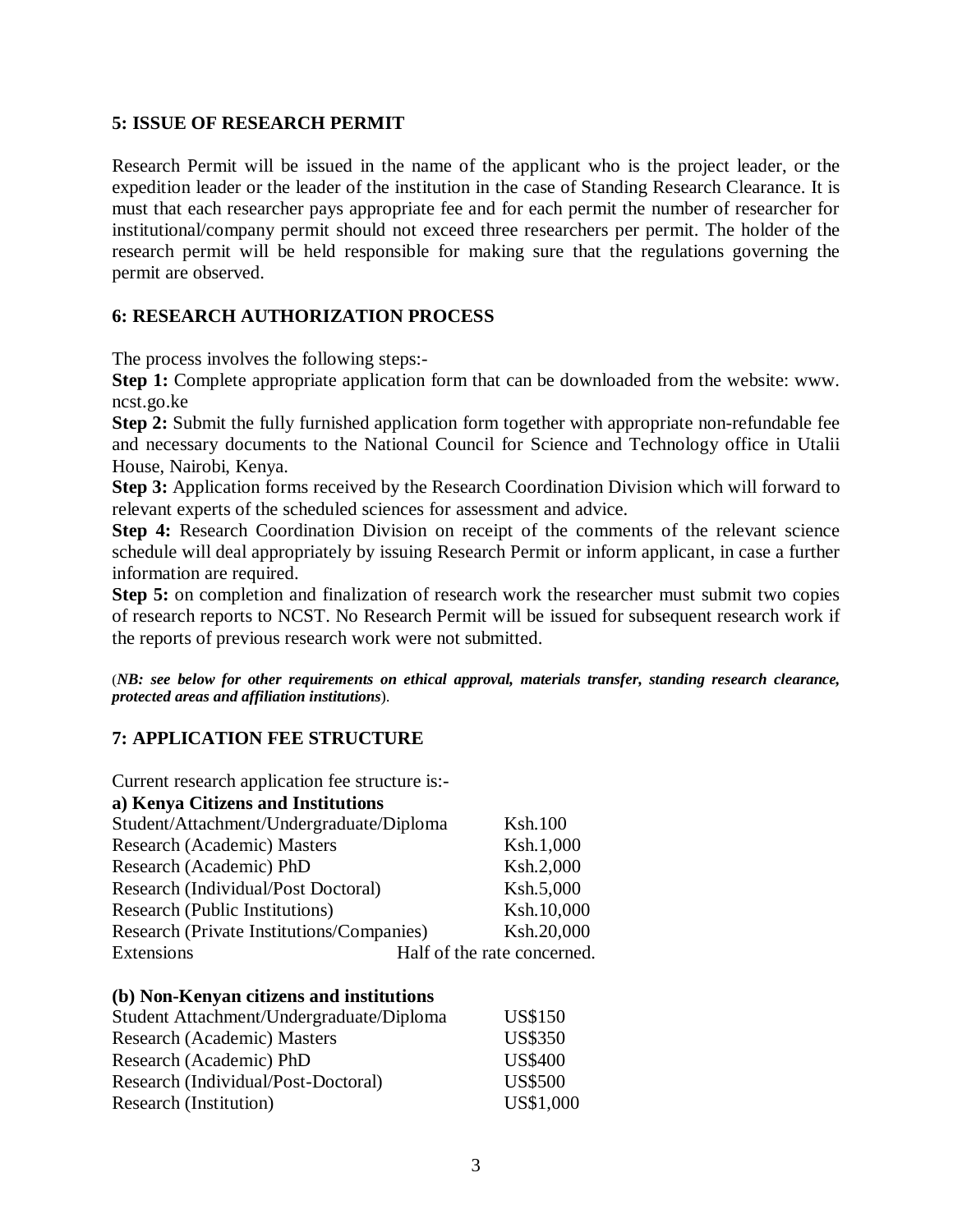| <b>Research (Private Companies)</b> |  |
|-------------------------------------|--|
| Extensions                          |  |

US\$10,000 Half of the rate concerned.

## **8: AFFILIATION INSTITUTION**

Non-Kenyan researchers and Kenyans who are studying abroad and intend to do research in the country must be affiliated with a relevant Kenyan public research institution. A list of institutions approved for affiliation purposes is appended in the application forms.

Private and foreign institutions can have special collaborative arrangement with Kenya public institutions. In such case the Kenyan institutions will be required to submit to the NCST details of the nature of collaboration. Other organization e.g. voluntary organization will be considered according to merits for each case. Companies, CBOs, NGOs and other voluntary organization must attach letter of registration and institution profile to their applications.

### **9: ETHICAL REQUIREMENTS**

All research projects that involve human beings as research participants (e.g. clinical investigations, drugs, social behavioural studies, biological studies involving human organs or specimen) should satisfy the ethical standards for research as provided for in the **Guidelines for Ethical Conduct of Biomedical Research involving Human Subjects in Kenya (2004)** and any other applicable internationally recognized ethics guidance documents. Letter of ethical approval from recognized ethical research committees must be attached to the applications.

### **10: FIELD RESEARCH BY COLLEGE STUDENTS**

Students registered in an educational institution in Kenya and intend to conduct field research should be introduced to the NCST by their head of college/institution. The head of college/institution should provide to the NCST information on name(s) of student(s), subject of research assignments, area in which research is to be done, duration of the research and name(s) of supervisor(s).

### **11: RESEARCH IN PROTECTED AREAS**

Researchers intending to conduct research in protected areas (e.g. wildlife and forest reserves or other conservation sites) are required to obtain access permits from those institutions or agencies in charge of the said areas prior to submitting their research project applications to the NCST for approval and clearance.

### **12: ACCESS TO AND EXCHANGE/ TRANSFER OF MATERIALS FOR RESEARCH**

All experimental tests, analyses and investigational procedures of materials should be undertaken within Kenya, but where it is proven that no capacity for a particular tests, analyses and investigation of a material exists in Kenya, or where exchange is needed for quality assurance purposes, the researcher wishing to transfer or export samples abroad for research purposes shall write a letter of request for the exchange, transfer, acquisition or export to the Secretary, NCST.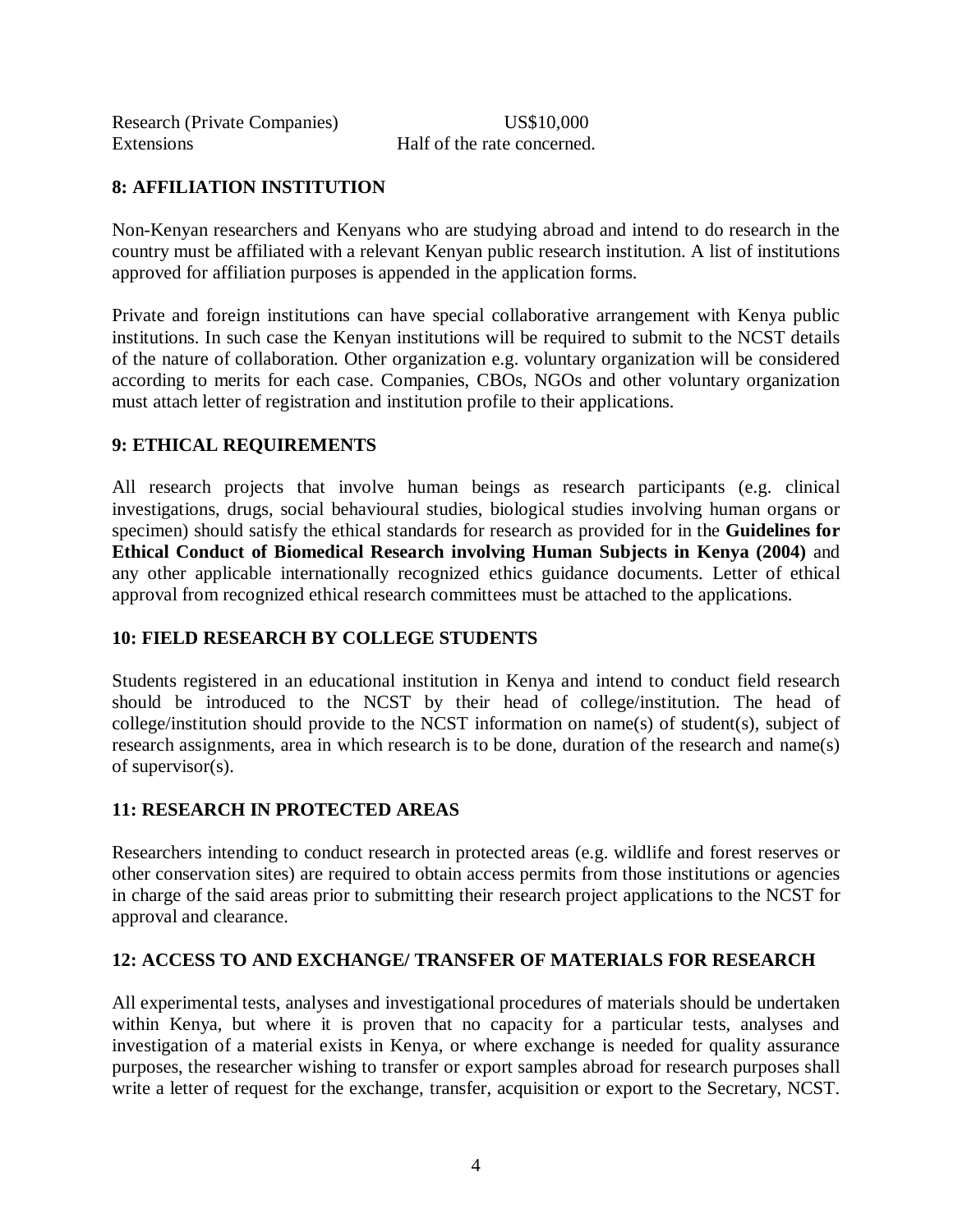The request letter should be accompanied by a Material Transfer Agreement (MTA) document between the providing institution (i.e. the affiliation institution on behalf of researcher) in Kenya and the recipient institution abroad.

## **13: MONITORING AND EVALUATION OF AUTHORIZED PROJECTS**

NCST shall have access to data and the research premises of the project and it may from time to time visit the research projects to familiarize with the work going on and make appropriate recommendations on the project. The affiliating institutions may give to the NCST an evaluation of the preliminary or progress report and to indicate areas that need further action if necessary.

## **14: TRAINING AND RESEARCH ASSISTANTS**

Research projects that will take over 3 years should have a training component for local personnel depending on the duration, nature and scale of the project. It is generally disapproved to have non-Kenyan research assistants particularly where it is obvious that Kenyans can be recruited for such tasks. Any additional non-Kenyan research personnel in an on-going research project must be approved by NCST giving reasons for such need and provide curriculum vitae of the personnel concerned.

## **15: WORK PERMITS/VISA**

Granting of a research permit does not in any way absolve the researcher from the requirement of a work permit or visa. It is up to the researcher to secure the necessary work permit or visa upon arrival in Kenya.

### **16: EXTENSION OF RESEARCH PERMIT**

A researcher who wishes to continue with the research project, beyond the expiry date of the research permit, is required to make a request by filling the Research Authorization Extension Request Form (**Form C**) for an extension or renewal to the Secretary, NCST. The request should be made at least two (2) months before the expiry of the Permit.

### **17: ACKNOWLEDGEMENT**

Researchers are required to acknowledge Kenyan collaborators and/or participants on all papers and books written out of the research. Kenyan Government research permit must also be acknowledged. The affiliating institution must be acknowledged and address of the affiliating institution must be shown as the second address for the researcher for the specific project.

#### **18: STANDING RESEARCH CLEARANCE**

Standing research clearance is given to an institution to conduct research within its own mandate under a Memorandum of Understanding (MoU) between itself and the NCST without having to submit an application for research clearance for each individual projects. The research projects should be reported to the NCST, by means of submission of annual reports and / or final project